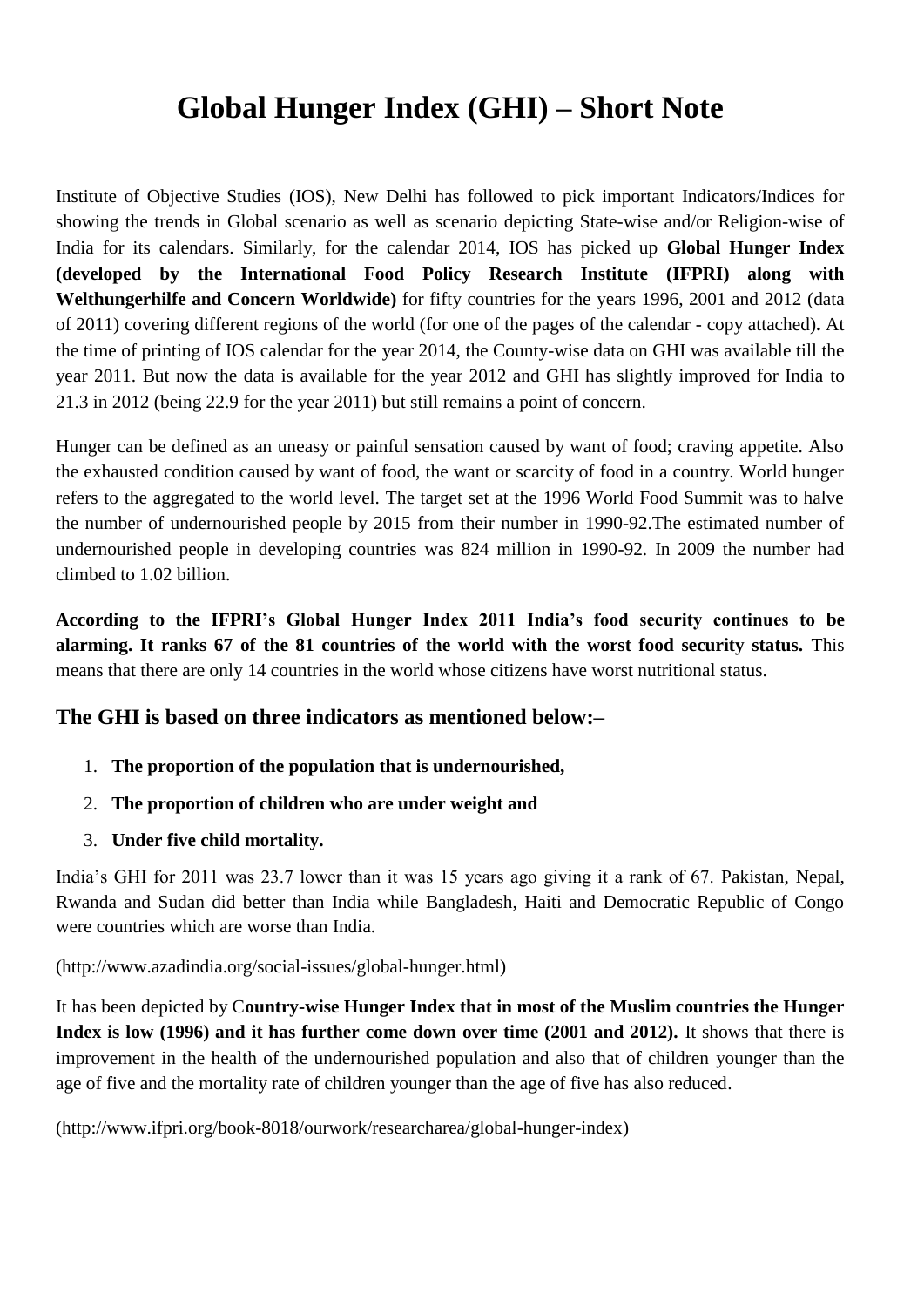## **The level of hunger remains at 'alarming levels', says report**

**India has moved from 65 to 63 in the Global Hunger Index, making a marginal improvement since 2012, but continues to languish far behind other emerging economies. The score for the country improved slightly from 22.9 in 2012 to 21.3 this year (2013). As has been the trend, within SAARC countries too, India continued to trail behind Pakistan and Bangladesh on the index.**

**The index is prepared by the International Food Policy Research Institute along with Welthungerhilfe and Concern Worldwide.** 

The level of hunger in India remained at 'alarming levels', the report read, noting that it is one of the three countries outside Sub-Saharan Africa to fall in this category. The other two are Haiti and Timor-Leste.

## **Other emerging economies doing better**

In comparison to India, other emerging economies with high growth trajectories have done a much better job at pulling people out of hunger, the report showed.

China improved its ranking by 57.69 per cent between 1990-2012 whereas India showed a 34 per cent improvement in the same period.

Brazil, in comparison, had a much better score to begin with and by 2012 entered the select block of nations doing the best to fight hunger.

Countries that have achieved the highest progress on this front included Venezuela, Mexico, Cuba, Ghana, Thailand and Vietnam – all achieving more than 55% increase in their GHI score.

(http://www.thehindu.com/news/national/india-still-far-behind-in-the-global-hungerindex/article5234511.ece)